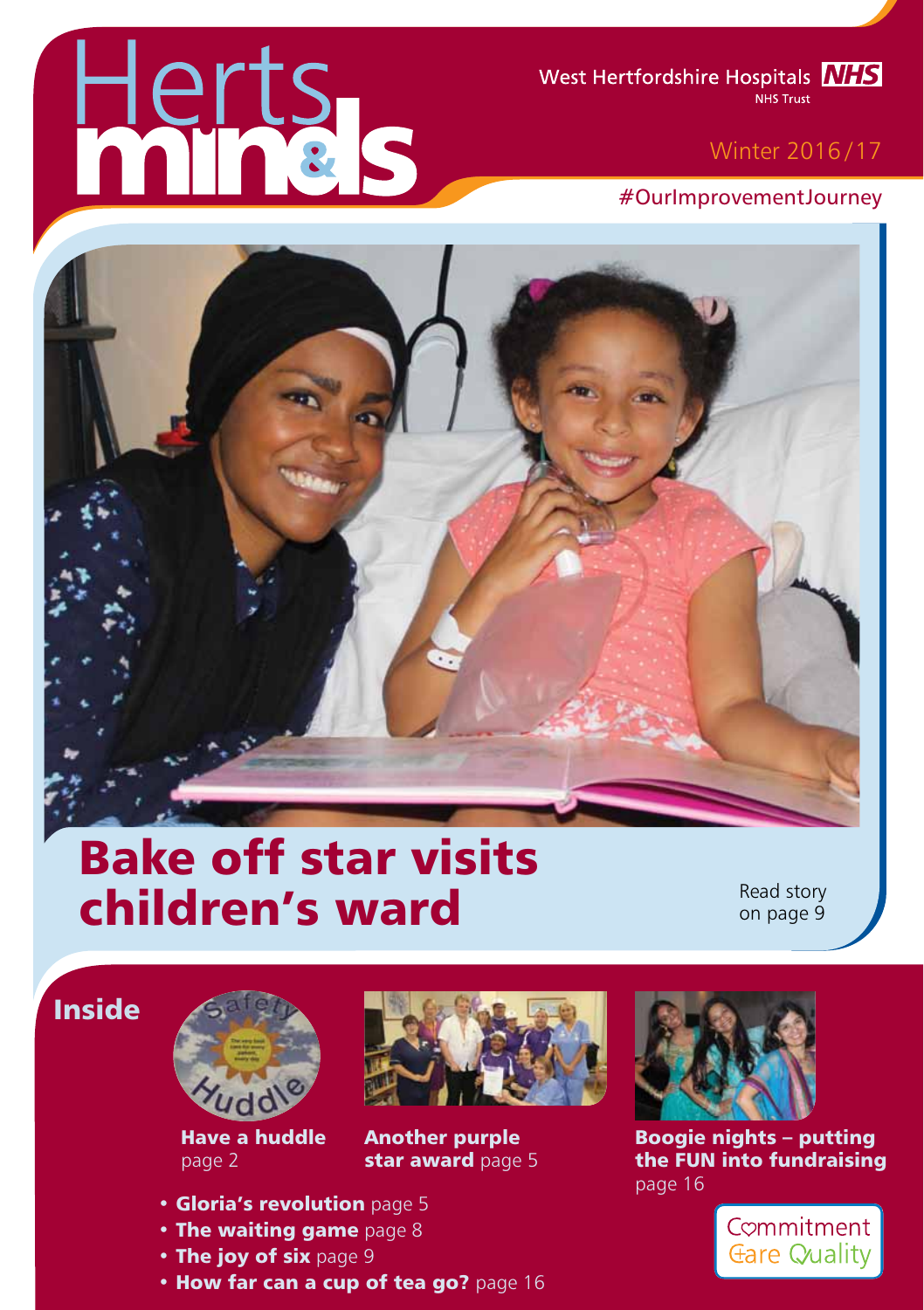# Message from the chief executive



Katie Fisher, chief executive

Welcome to the third edition of **Herts & minds**. Like the two before, it's full of great achievements. There are also updates on three key projects;

the new road; the CQC inspection and *Your Care, Your Future*.

Staff, patients and the public who come to the Watford site could find themselves seriously confused by the new layout! So, please take a moment to figure out how it will affect you. See the centre pages for a map and more details.

Secondly, the CQC inspection is over but the work of the inspectors is not. They are busy considering what they saw and heard from their time with us, whether during walkabouts or from the many interviews and conversations they conducted. And then there are the responses we have sent them in answer to over 600 information requests. They have a lot to consider! (See page 8 for more details).

Thirdly – the work we have done through *Your Care, Your Future* is now a key part of the sustainability and transformation plan (STP) for Hertfordshire and west Essex and is currently being considered by NHS England. All English provider trusts, together with their commissioners, are required to produce STPs – there are 44 across the country. You can read more about *Your Care, Your Future* and our plans to secure capital for our estates in the article opposite.

Before I sign off, I wanted to tell you about two members of the public who told the board about their experience of our services at our last trust board meeting. Our support to a maternity patient following a crisis and the quality of our stroke service came in for some very genuine (and moving) positive feedback.

I know that your professionalism and kindness has a positive effect across all our services and I hope you take a moment to reflect on this.

Best wishes,

Katie

# Have a huddle to reduce harm and improve patient safety

If you visit our intensive care unit (ICU) and see a group of staff looking like they're having a chat – they're not, it's a 'safety huddle'.

These are quick team briefings to pass on information which helps staff understand what is happening with each patient and to anticipate future risks. The updates are structured but are not formal meetings. They are well recognised as playing a key part in patient care and they are held in many other wards and clinical areas.

Safety huddles have led to improved information sharing and an increased level of awareness. They are also a good way to boost team working and communication.

now has two safety huddle logos on the floor of the unit to increase staff awareness and as a

The ICU team

prompt to have a huddle. **Alison East**, matron for the intensive

care unit, said: "I know how committed the team is to changing the way we work so that we not only offer safer services to our patients, but also strengthen the working relationships between staff of all levels. I am really impressed how the unit has evolved the huddles to make them so successful."

# Update on: *Your Care, Your Future*



*Your Care, Your Future* stakeholder event

The Trust is very proud of the care provided by you, our dedicated and talented staff. Our buildings, though, present a real obstacle to providing *the very best care for every patient, every day*.

We have been working intensively with Herts Valleys CCG (HVCCG) on long term plans to develop hospital facilities that are fit for the future. To deliver sustainable, high quality care, we need major investment in our estate, 68 per cent of which has been assessed as 'poor' – or worse.

The first stage of what will be a long and complex process to secure funding for redeveloping our estate is a SOC or 'strategic outline case' which is due to be completed for review by the trust board in early 2017.

The SOC is then submitted to HVCCG for commissioning support and then NHS Improvement for formal approval before we can proceed to the next stage of detailed design and costing work.

Our work to date suggests that the best long term solution is likely to be the redevelopment of our Watford and St Albans hospital sites – with a mixture of new build facilities and redevelopment of some of our existing buildings.

Watford would continue to provide the majority of emergency and specialised care and St Albans will be further developed as a planned care site with a range of outpatient, diagnostic and surgical services.

Hemel Hempstead Hospital will be redeveloped, with partners, into a local hospital; or 'community hub' providing a range of primary, community and mental health services as well as urgent care, outpatient and diagnostic services.

Some stakeholders want us to relocate our emergency and specialised care to a new hospital on a new site. Our initial analysis suggests this would be more expensive and more difficult to deliver than redeveloping our existing sites. Creating an entirely newly built hospital on the Watford site remains an option and will be explored further as detailed plans are finalised and considered over the coming months.

Our plans need to be affordable, deliverable and have a high level of support from our stakeholders. Working towards a strong shared vision will increase our chances of securing central government support and put us at the front of the queue for obtaining precious NHS funding.

### *You can keep updated by visiting www.yourcareyourfuture.org.uk*

While work is continuing on the long term redevelopment plan, it's important to make improvements to our estate in the 'here and now'. We're waiting to hear if we have been successful in our application for additional funding to support this work and will update you when we have more news on this.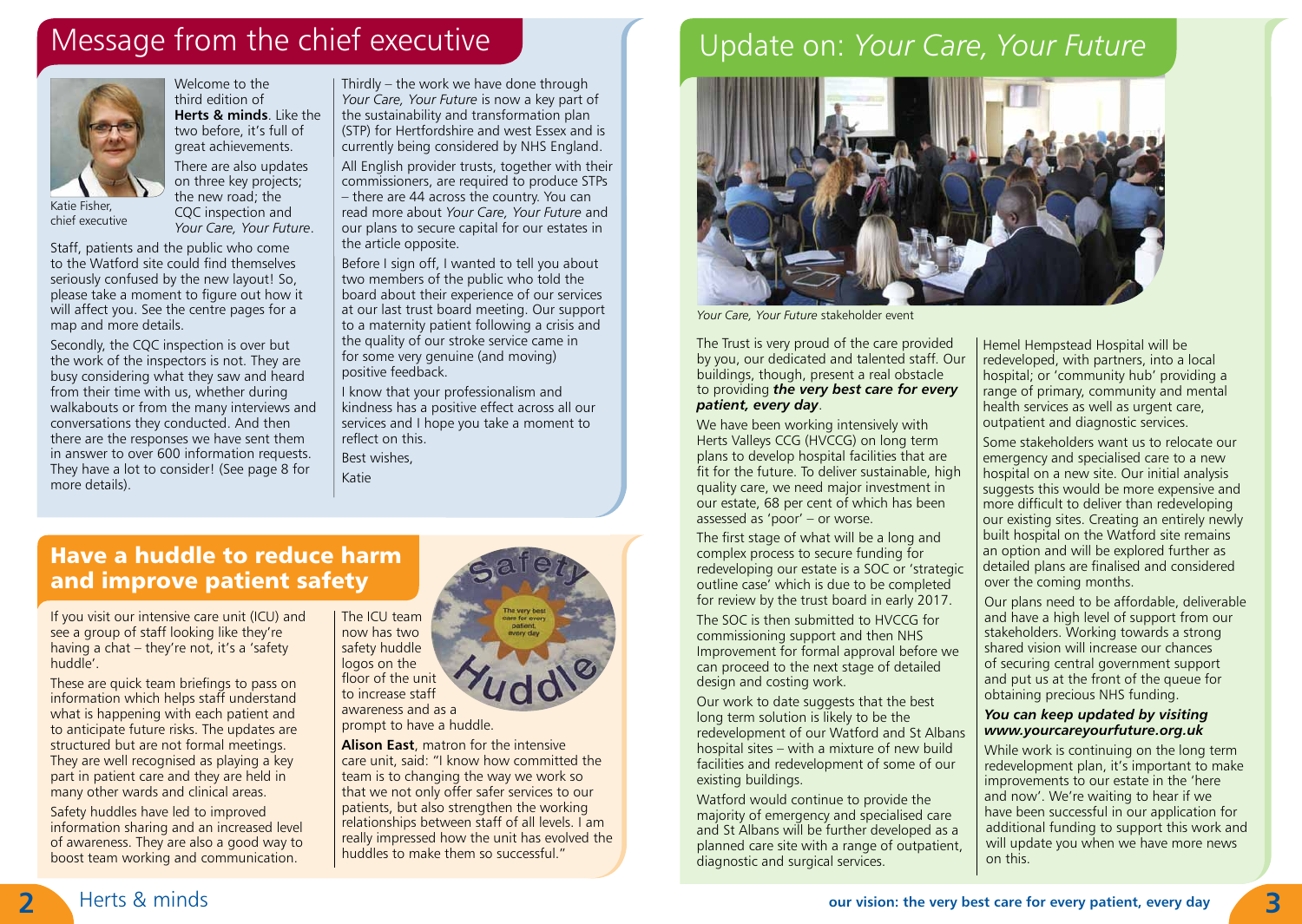# Social about our services (Patient Opinion)



### www.patientopinion.org.uk

We're sharing some of the great feedback we've received from patients through Patient Opinion (the UK's independent nonprofit feedback platform for health and social care).

*"I came home yesterday after my hip replacement operation. I cannot praise this hospital enough. The staff were lovely, kind, dedicated and great at their jobs. They do everything they can to make you feel comfortable and well looked after. Thank you."*

*"I went to the hospital due to an unknown eye issue. Previously been here a couple of years ago and waited four hours. This time I was in and out within 32 minutes of parking the car. Staff were all helpful and friendly. They made the anxious experience (me going to have my eye looked at) as calming as it could be. In times when the NHS are criticised, this restored my faith in the institution. Thank you for treating me with dignity and especially gentleness as it was my eye."*

*"I was in the day surgery unit in August and I cannot praise the staff enough for their care and attention. From the minute I arrived in reception I was treated with the utmost respect and attention. The hospital was spotless and nothing was too much trouble. Thank you for the wonderful service you are providing and the care you gave me."*

In our next edition, we'll share great comments from letters of thanks.



Robert Olubi is a locum registrar on Winyard ward at Watford Hospital

- 1. Favourite film of all time? *The Usual Suspects.*
- 2. What luxury item would you want if cast away on a desert island? *A solar-powered ATV (all-terrain vehicle).*
- **3.** What did you want to be when you were 10? *A baker. I am crazy about cake!*
- **4.** What's the one thing you can't live without? *The Bible.*
- **5.** What one piece of advice would you give to a new starter at West Herts? *Be yourself, take pride in what you do and always smile.*
- **6.** What is your best experience at West Herts since you started? *Working with the staff on Winyard ward – they keep me entertained.*
- **7.** What do you love most about being a doctor? *Every day is different and presents an opportunity to learn and to grow.*

40

冊

- 8. What gets you out of bed and into work in the morning? *The fact that I have many things to be thankful for.*
- **9.** What one thing would make a positive difference to your working day? *A kind word to someone else, it is simple, but can have an amazing effect.*
- **10.** Finally, tell us something people may not know about you? *I sing, dance, act and recently started writing.*





Day surgery unit receiving their Purple Star Award

We would like to give a round of applause to the day surgery unit at St Albans Hospital who received 'The Purple Star Award' from Hertfordshire County Council for providing outstanding services to patients and visitors with learning disabilities.

This is a prestigious award given to wards/units and different hospital areas that have adapted their settings an d practice. It is the second purple star award we've won, following hot on the heels of the abdominal aortic aneurysm team who won theirs this summer.

### Gloria's revolution

Sharing the secrets of success from teams on the up is going to be a regular feature in *Herts & minds*. The same tips and techniques often apply across different services, clinical and non-clinical.

**Dr Gloria Rowland,** associate director for midwifery and gynaecology nursing (pictured) joined the trust this February and is part of the triumvirate that heads up women's and children's services with **Dr Vasanta Nanduri,** divisional director and **Alison McGirr,** divisional manager.

Gloria would be the first to say that her department still has room for improvement but she would also be the last to take the credit for the transformation in this area. Asked what's driving the positive changes, Gloria says that a strong focus on safety is the key factor – and is something not to

The figures below show some of the many areas of success:

- Staff turnover 22% this August, down to 10% this October
- Vacancy rate 44 in April, down to 10 this October
- **Number of appraisals** latest figures are 90% of staff appraised (at September 2016)

The Health Liaison Team from Hertfordshire health and community services rewarded the day surgery unit for the adjustments they made based on the individual needs of patients and for providing good health equality for people with learning disabilities.

**Helen Burnett**, senior sister, said: "We are absolutely delighted to receive this award. We've been working extremely hard to make our services accessible to all our patients and visitors and I'm so pleased that we've been recognised for all we've done."

Our winning team were treated to a performance by the 'Purple All Stars' – a group of young people with learning difficulties – and a buffet featuring purple cakes.

Their steps to success included better, bigger signage, user-friendly 'easy read' information leaflets, a meet and greet named nurse and pre-op visits to the unit so that patients had an opportunity to get familiar with it before they arrived for treatment.

be shied away from, even if it means doing things differently. Having regular team discussions about serious incidents and near misses instils learning and helps prevent further incidents.



"Focusing on what has gone wrong can be daunting but it needs to be done because it's such a powerful way to learn."

She added: "I hope staff would say we're better at giving praise. We are privileged to play an important part at an amazing time in women's lives so it's good to celebrate what we do and how well we do it."

There are regular 'certificates of good practice' and examples of good practice are now discussed in governance meetings.

In addition, an increased attention to detail means that action plans are followed up and incidents are logged more effectively.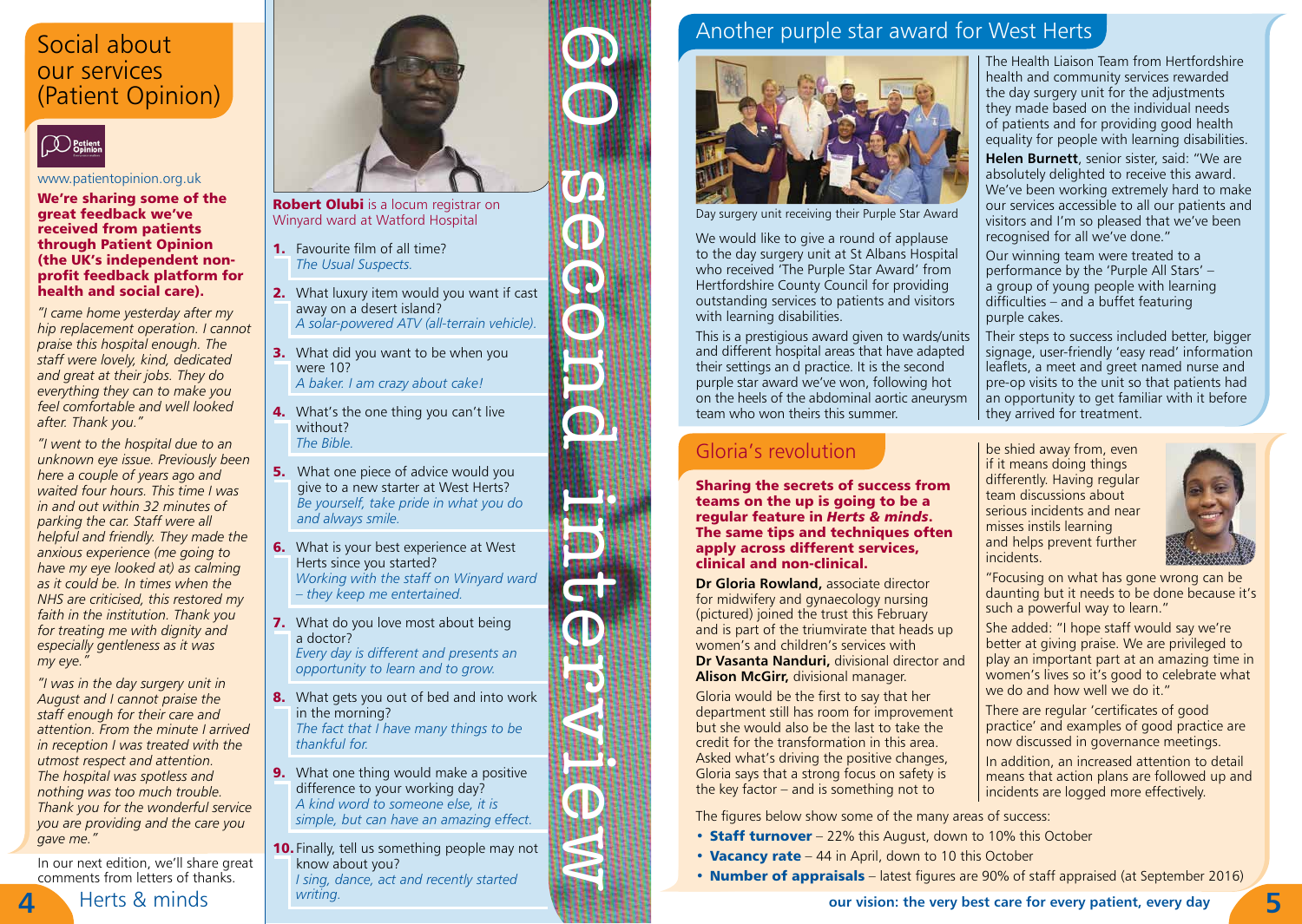The financial challenge facing the NHS is a regular headline story. Figures from NHS Improvement put the collective deficit for 2016/17 at £580m across provider trusts. Our forecast is a deficit of £22.6m. We have been asked to save £18.3m and to date we

have detailed plans to save £12.5m. NHSI is working closely with provider trusts on a range of ways to deliver savings and reduce expenditure. Some of these are familiar to us already and you can see below how we're performing across a range of initiatives.

| <b>Planning and</b><br>management of<br>savings programmes |   | Create a detailed plan behind each saving and add milestones and an<br>owner, risk assess it and ensure clinical engagement.                                                                                                     |
|------------------------------------------------------------|---|----------------------------------------------------------------------------------------------------------------------------------------------------------------------------------------------------------------------------------|
| <b>Better working</b><br>in outpatients                    |   | Reduce the number of cancelled appointments by putting in place a<br>reminder service and short notice service.                                                                                                                  |
| Controls on<br>staff vacancies                             |   | Use a vacancy control panel to challenge requests for recruitment.                                                                                                                                                               |
| <b>Better working</b><br>in theatres                       | m | Increase the number of day cases through better scheduling. Reduce<br>cancellations by better managing appointments. Improve theatre turnaround<br>time by reviewing approach to operations to increase the number performed.    |
| <b>Procurement</b>                                         |   | Use fewer suppliers with less variation between products. Order from<br>agreed product list. Renegotiate contracts now and when they come<br>to an end.                                                                          |
| <b>Discretionary</b><br>spend                              |   | Only pay invoices through the purchase order process. Review spend that<br>doesn't link directly to patient care, such as licences and subscriptions,<br>printing costs and stationery, travel and training.                     |
| <b>Agency and</b><br>locum spend                           |   | Introduce executive monitoring of temporary staffing. Review recruitment<br>processes, promote the use of internal bank staff and help staff to develop.<br>Monitor medical rotas which have the highest use of temporary staff. |
| <b>Sickness</b><br>absence and<br>other leave              |   | Make sure staff are following trust policies and actions agreed by the trust<br>to reduce overall sickness rates. Refresh annual leave reporting and ensure it<br>is feeding into hospital capacity plans regularly.             |
| Other better<br>working                                    |   | Review inpatient procedures which could be performed without an<br>overnight stay. Free up capacity to bring patients closer to home.<br>Review inpatient wards and beds to find better ways to free up capacity.                |
| <b>Using staff</b><br>better                               |   | Introduce a working group to look at the following: staff areas of<br>responsibility; the number of staff reporting to each manager; clinical and<br>non-clinical staff skills mix. Review job planning.                         |

**Green** = great work – let's keep it up!

**Amber** = more to do here or else we risk falling behind our plan

**Red**  $=$  cause for concern – we need to get better at these projects quickly!

# Ten top tips to save money<br>
Ten top tips to save money<br>
Under starters orders as new road set to open

New routes in, out and around the hospital come into force in mid-November, thanks to a new road, 'Thomas Sawyer Way' (pictured), which officially opens on Wednesday 16 November.

**Tim Duggleby,** head of strategic development and compliance, said: "This

new road is going to bring huge benefits to Watford. Most importantly, it will reduce the time it takes for ambulances to get in and out of A&E – it will also significantly improve traffic flow across the town and make it easier for staff and patients to get to and from the hospital.

"New road signage will help visitors and staff work out the new access and exit arrangements. Some long-standing habits will need to change!"

"Like any new road opening, we are expecting some teething problems as drivers familiarise themselves with the new routes."



There will be changes affecting access to the staff car park from the day the road opens.

Lots of information will be communicated in *e-updates* and on the intranet in the run up to the opening so keep an eye out for more details.

A map and some further information was sent out with the October payslips.

# Take flu seriously and get protected!



Chief nurse, **Tracey Carter** giving Katie Fisher her vaccination

Flu is a serious virus which can result in potentially serious medical complications, which is why it's important for you to have your vaccination.

As healthcare professionals and staff who work for the NHS, it is our duty of care to protect our patients.

In 2010 we had a flu epidemic on our intensive care unit that led to 15 patients being ventilated. Tragically, one patient died.

Last year, we had to close three wards due to an outbreak of flu, adding huge pressure to other parts of the trust and the local health system. Please help us to prevent incidents like these happening again by having your vaccination.

Instead of the usual cartoon drawings of bugs to raise your awareness, we produced a video to highlight the importance of the vaccination. If you haven't seen it, you can access it via http://bit.ly/2erGWKK

Our chief executive, **Katie Fisher** (pictured right) joined in with the campaign and became a 'flu fighter'. More than 1,000 of your colleagues have been vaccinated so why not do the same to stay protected?

Remember that the flu vaccine does not contain the 'live' virus – so it cannot give you flu. And, even if you had a vaccination last year, you will need another now to stay flu safe this year.

A vaccinator can come to your team if this is easier. You can find out more on our intranet page at http://wghintra01/occhealth/flu.asp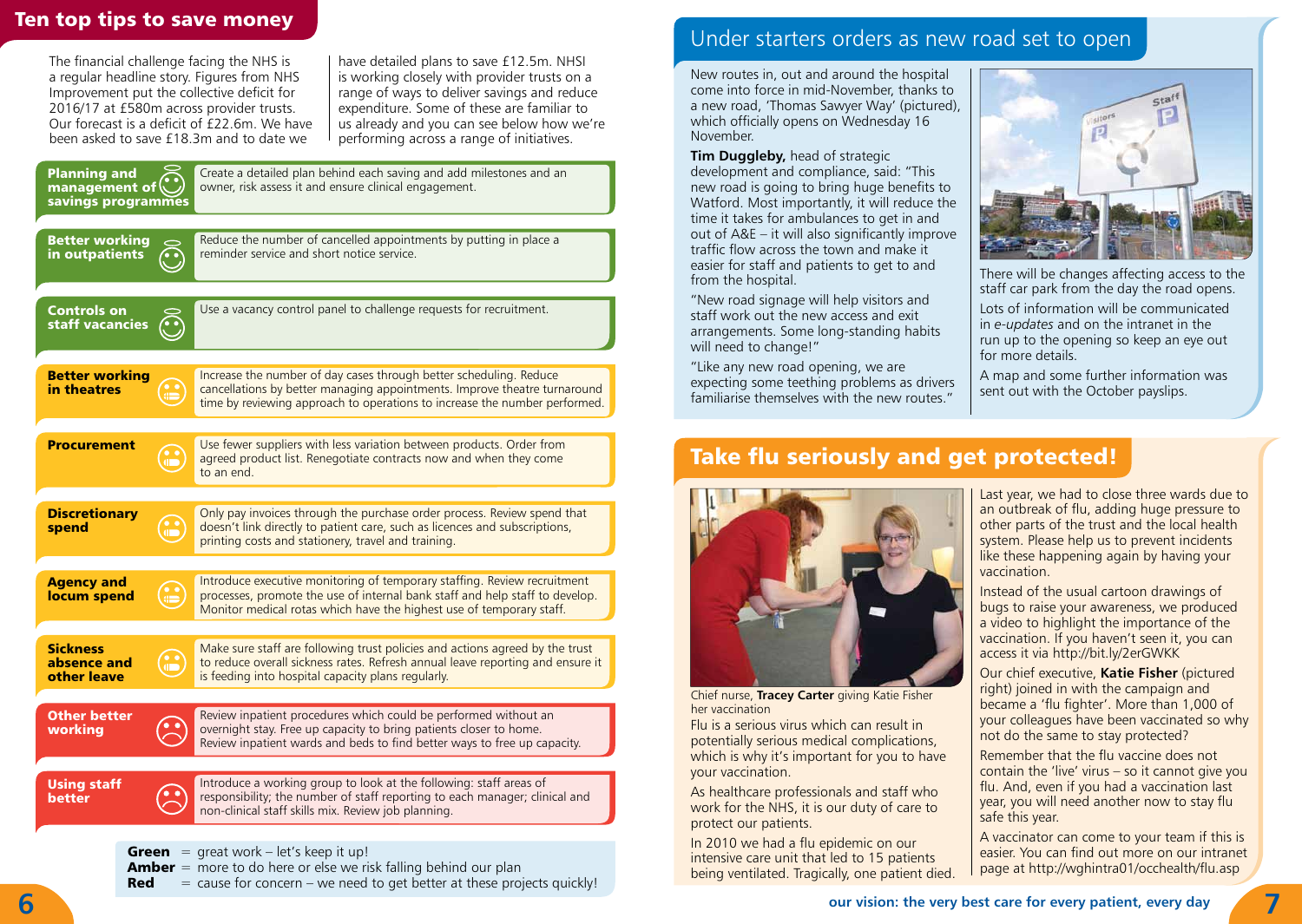# The waiting game

It seems a long time since the team of Care Quality Commission (CQC) inspectors was here. Following many interviews, requests for information and visits across our three hospital sites, the inspectors left, acknowledging that we have made many positive improvements across a wide range of areas.

However, as you would expect, there were some issues raised by the CQC which we know we need to address. In response to this, we have incorporated some further actions in our existing quality improvement plan.

Chief executive, **Katie Fisher** said: "The CQC inspection was a huge team effort and I was heartened by seeing people across the trust working so well together. I was also encouraged to hear how much you wanted to talk with inspectors about the improvement stories within your own areas of work."



She added: "Many teams particularly impressed them, and at the risk of missing out some, I can report that there was praise for maternity, critical care, our dementia and delirium care, nursing in general and documentation in particular, surgery at St Albans, children's services and end of life care. We know that our improvement journey doesn't stop now that the CQC inspection is over and I'm sure that you are just as committed as I am to providing **the very best care for every patient, every day**."

The CQC now has a huge amount of work ahead to go through their observations from the inspection and the information we have shared with them. We anticipate receiving their final report early next year.

# Bake off star visits children's ward

**Great British Bake Off winner,**  Nadiya Hussain, **and the Starlight Children's Foundation brought a ray of sunshine to patients, staff and visitors on our children's ward in September.**

Starlight Children's Foundation (a wish granting charity) launched a new in-house hospital service called 'Captain Starlight' and chose the wonderful Starfish ward to introduce it.

The new initiative will help to improve and support children's stay in hospital through entertainment, arts and crafts and play.

Nadiya, an ambassador for Starlight Children's Foundation, said: "The in-hospital services that Starlight provides are game changers for sick children and their families. The Captain Starlight programme will help hospitalised children, young people and their families by distracting them from their illness and pain by using entertainment and engagement."



Nadiya Hussain with patient Joy Freeman on Starfish ward

**Helen Cripps**, play specialist at Watford Hospital, said: "We were absolutely thrilled to have Nadiya visit the ward. The patients and their families were very happy to meet her and it really cheered them up. We were also very excited that Starlight Children's Foundation chose Starfish ward to launch their Captain Starlight visits in the UK. They were great fun and we are looking forward to their next visit."

# The joy of six

Working out 'who goes where' so that a sixth theatre can be added to the PMOK building is a very delicate jigsaw puzzle as **Jeremy Livingstone**, divisional director for surgery, anaesthetics and cancer (pictured) explains…

"The five theatres in PMOK can't keep up with demand, are not fully compliant with current standards and do not provide a good patient experience. Whilst we don't relish the prospect of disruption, it would be fantastic to have new facilities.

"The reconfiguration includes creating a hybrid theatre with advanced medical imaging equipment to enable clinicians to see more and cut less. This means that we can provide more minimally-invasive surgery which has the benefit of much faster recovery and reduced blood loss for patients.

"After much discussion, there are two options being considered. The first involves using space in the intensive care unit, reducing the number of beds by three. This option will only progress if results from an audit



demonstrate that the unit can still meet the needs of its patients with fewer beds. The other option is to build into the lightwell which would be quite a complex construction project."

The reconfiguration involves an investment of at least £10m and will require sign off by the trust board early next year once more work has been done on the options. Further updates will appear in *e-update* and in divisional newsletters.

# Make IT happen

### **When IT lets us down, we're quick to complain but we don't always notice when it works like clockwork.**

Plans are in place to make IT more of an enabler and less of an obstacle as **Kay Kadel**, programme director for 'Make IT Happen', explains: "Good IT should be like the foundations of a house – underpinning the whole thing but not on show! A lot of work goes on behind the scenes to improve the IT network we all rely on.

"By next February, all staff will be able to enjoy reliable network connections to speed up their PCs. Equally unseen, but of similar importance, is the migration of applications to our new data centre in Wales run by CGI, our IT service provider. This means they can be hosted on modern platforms.

"While staff, patients and visitors at Watford can now access Wi-Fi across all

parts of the site, work continues to make it fully available at Hemel and St Albans by the end of November. We are also bringing the digital world to our analogue telephone system and upgrading it to enable staff to send voicemail messages by email, among other benefits.

"By next spring, all staff will see the impact of the Make IT Happen programme as new PCs will be rolled out in line with network improvement work. The next areas to receive shiny new items of hardware include PMOK levels 3 and 6, pharmacy, information, research and development, finance, risk and governance, Herts Procurement and clinical coding."

"You can pop in and see the team anytime for updates or support. They are based next to the meeting room in the Spice of Life restaurant at Watford. Or you can reach the team digitally by emailing: ImprovingICTInfrastructure@whht.nhs.uk – they'd love to hear from you!"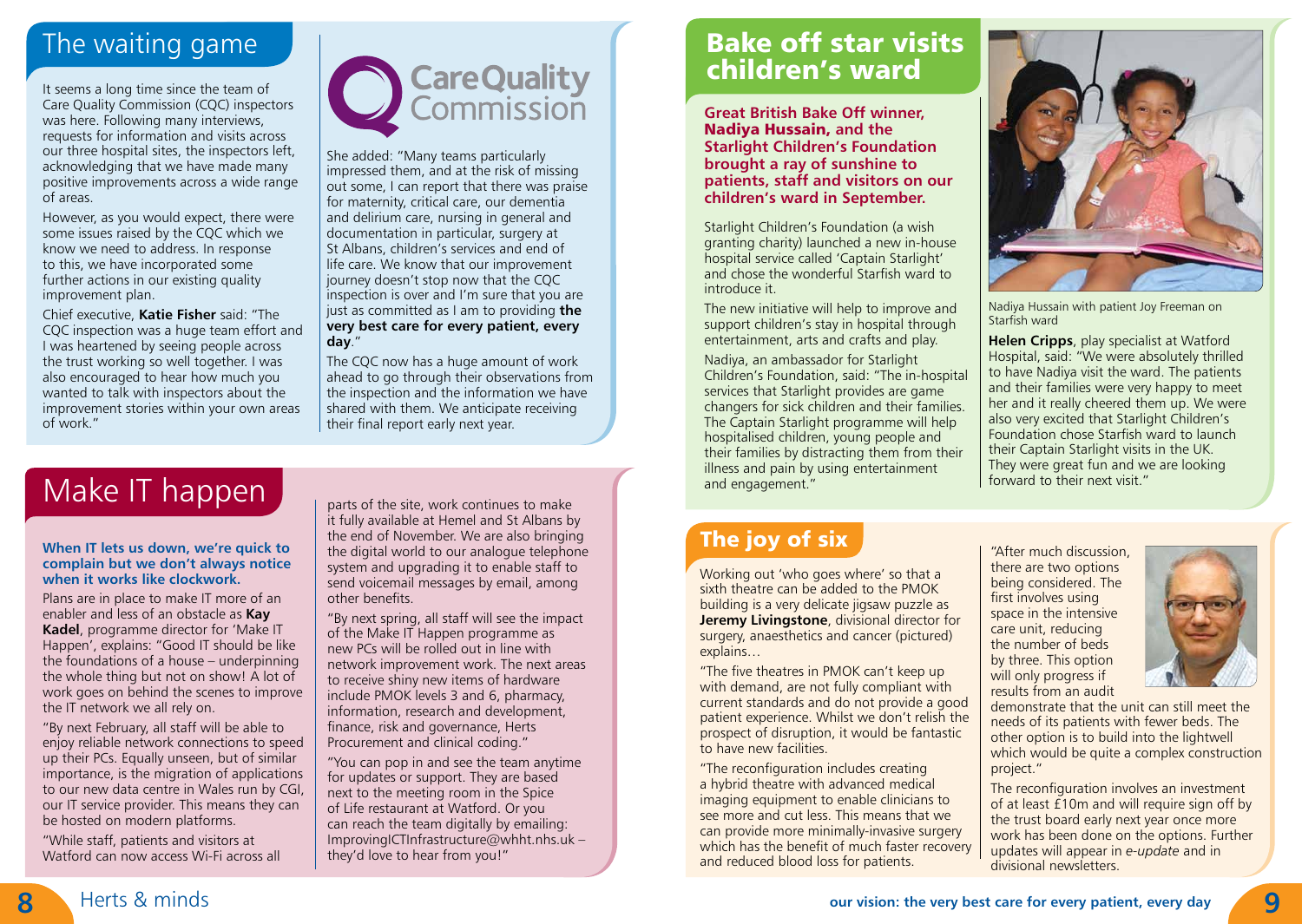# Access to Watford General Hospital

starting Wednesday 16 November

Directions by road **M1** From junction 5, follow the A4008 Stephenson Way road to Watford. At the second roundabout, take the A411 until you reach B&Q. Take a right along Dalton Way and follow the signs to the hospital. M25 From junction 19, follow the A411 Hempstead Road to Watford. At the first roundabout go straight across onto the A411 Beechen Grove road head towards the M1. At the first roundabout, turn right onto the A411. When you reach B&Q, take a right turn onto Dalton Way and follow the signs

to the hospital.

the hospital.

**From the South Follow signs** for the A4125. Turn at the traffic lights onto Deacons Hill and take the second turning on the left for

From the West Follow signs for the A412 and travel along Rickmansworth Road. At the Town Hall, take the third exit at the roundabout onto the A411, Beechen Grove road and head towards the M1. At the first roundabout turn right onto the A411. When you reach B&Q, take a right turn onto Dalton Way and follow the signs to the hospital

# The new road 'Thomas Sawyer Way' will change your driving route into the hospital

# Public transport

National Rail The nearest rail station is at Watford High Street. Follow the signs along Vicarage Road (approx 20 mins walk).

**Underground** The nearest tube station is the Metropolitan line at Cassiobury Park. Follow the signs along Harwoods Road opposite the Vicarage Road entrance (20 mins walk).

### Bus services, Vicarage Road

For St Albans, Hemel Hempstead, Aylesbury and destinations north of Watford, take the bus towards the town centre and change at Watford High Street. Take the bus for Maple Cross and other destinations west of Watford including the underground at Croxley Green and Rickmansworth.

### **Bus Services, Wiggenhall** Road

For services to Northwood and South Oxhey.

### **For more information please visit**

www.westhertshospitals.nhs.uk or call 01923 244366

For more information on plans for the Health Campus www.watfordhealthcampus.org Partners: Watford Health Campus, Watford Borough Council, West Herts Hospitals NHS Trust & Kier Group

on the left.

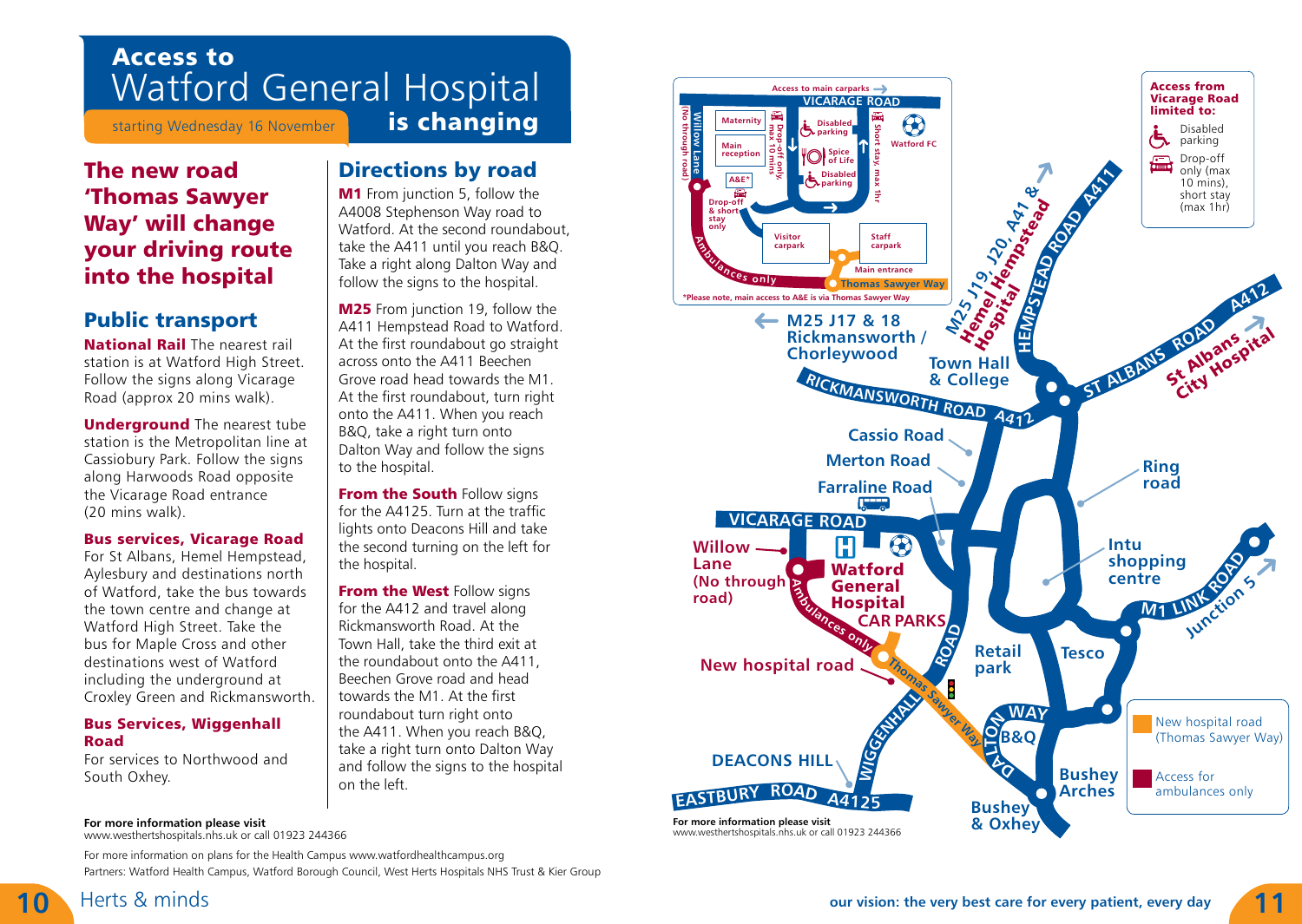# New care pathway for early pregnancy emergency

A new service to provide an on-thespot assessment for women with concerns about their pregnancies or gynaecological issues is being trialled.

Scans, blood tests and rapid access to a clinician are being offered at the gynaecology ambulatory care unit for a three month pilot.

The new unit is co-located with Elizabeth ward on level 1 of the WACS building. It swung into action in early September and will be open Monday to Friday, 8am to 8pm.

Women are referred from the gynaecology emergency service, the early pregnancy unit and the gynaecology on-call team.

Conditions treated include pregnancy loss, abscess, ectopic pregnancy and severe sickness and dehydration.

The new care pathway is far better for women using the service and enables an easy transfer of suitable patients from A&E. It aims to prevent admission and shorten the length of stay, which will alleviate pressure on inpatient beds.

**Janette Buckley**, matron for gynaecology, said: "Staff are very positive about the new unit and very keen to show how it will improve the service and experience for patients. Outcomes will be audited at the end of the three-month trial to see if the service has been effective in its aims."

# What a difference a day makes

It's amazing what you can achieve in a day. Whilst the planning and building of the expanded endoscopy unit has taken many months, the staffing was sorted (pretty much) in 24 hours.

"Recruitment has been a real success" says **Sarah Cerys**, bowel cancer screening lead specialist nurse. **Emma Purkis**, lead nurse for endoscopy, needed to fill six band 5 endoscopy staff nurse vacancies and two assistant practitioner vacancies (a specialised role just below the level of a qualified nurse). After holding a recruitment open day, the team had filled five vacancies in one day.

**Cheryl Kemp**, (who specialises in inflammatory bowel disease), together with Sarah and Emma ran the open day at Watford at the end of September. The team explained the aims of the service, the opportunities for progression and their expectations of the role to candidates, who were also given a tour of the endoscopy unit. "We interviewed everyone and notified the successful candidates on the same day," explains Sarah.

The endoscopy unit at Watford is doubling in size to meet an anticipated 44% increase in patients needing our endoscopy service by 2020. Among other services, the expansion will provide the facilities and the space needed to accommodate the roll out of the bowel scope screening service in west Hertfordshire. The unit is expected to open in early 2017.

# MP learns about our baby loss support

We welcomed MP for Watford **Richard Harrington** to our maternity services during Baby Loss Awareness Week in October. Richard met **Dr Gloria Rowland**, associate director for gynaecology and nursing, and lead bereavement midwife, **Kate Flack**, who demonstrated how we have improved bereavement support for families who experience baby loss. Kate said: "Baby loss is still a taboo in society. We talk about everything else, but people just don't know what to say to someone who has lost a baby. This is why Baby Loss Awareness Week is so important."



Dr Gloria Rowland, Kate Flack and MP Richard Harrington

### We're getting the basics right!

Reducing the number of missed medicine doses has been a priority for us and so we're thrilled to report good progress.

Our missed dosage rate dropped from 8.3% in October 2014 to 5.4% in August 2016.

Our success is down to working out an action plan, communicating it to all the relevant staff and then sticking to it!

The results couldn't have been achieved without the hard work and commitment of ward nurses.

# Product speed dating improves patient safety

Congratulations to **Anne Carroll**,

continence nurse specialist, who recently joined a team of nursing professionals whose efforts are helping to create the catalogue of healthcare products available to NHS trusts.

Anne has joined the National Evaluation Team for NHS Consumables as a 'subject expert'.

The NHS Clinical Evaluation Team is independent of suppliers and the NHS supply chain, and works with clinical staff across the NHS to review products used for patient care.

Their focus is to ensure that products are of a high standard, which is why the team is made up of highly experienced staff in, for example, tissue viability, infection control, continence and clinical procurement.

Anne said: "I volunteered to get involved with this project to help with my own development and to ensure patients get the best possible care. It's important to me



Anne Carroll, continence nurse specialist

**Tracey Carter**, chief nurse, said: "I'm really proud of Anne for joining this initiative. It's given her an opportunity for learning and an insight into many other fields of expertise. It's great to know that the products we use on patients every day have had input from experts like our very own Anne."

dating' where

patient use."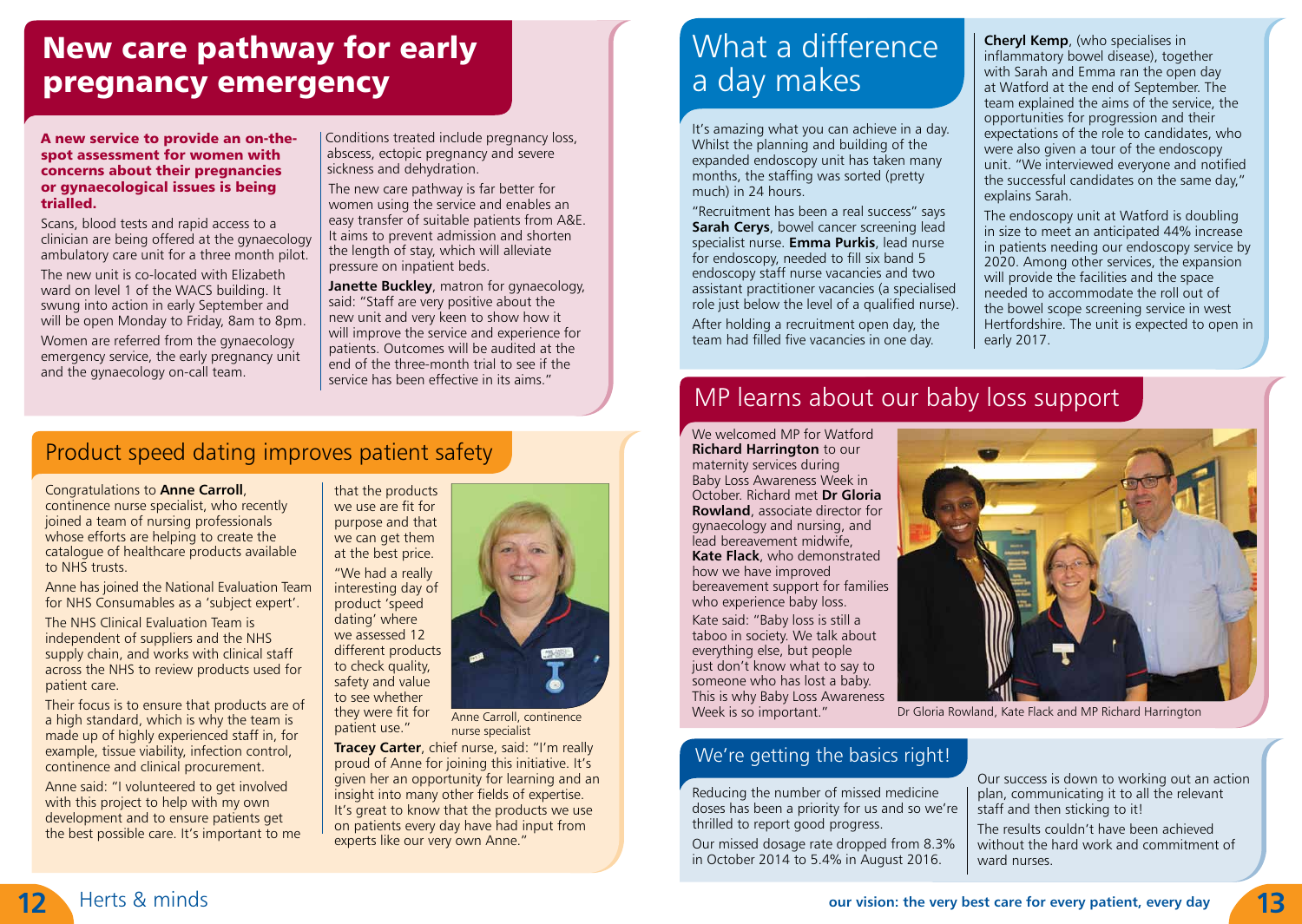# Trust progress pleases minister



Minister for Health Philip Dunne, consultant midwife Nora Lucey, midwife Jo Arundel and Richard Harrington MP

# Minister for Health, **Philip Dunne**, visited Watford at the end of October to learn more about our improvement journey

Medical director **Dr Mike van der Watt** led the minister on a tour of our birthing centre, Emergency Department (ED), the Windsor Unit and our Ambulatory Care Unit. The minister, who has responsibility for hospitals in special measures, learned much about our innovative work from the chair **Steve Barnett**, consultant midwife

**Nora Lucey**, divisional director for unscheduled care **Dr Tammy Angel**, clinical lead for ambulatory care services **Dr Arif Hamda** and matron for ED **Sarah Cato**. Staff also had an opportunity to share their views informally with the minister, who was accompanied by our MP and supporter of the trust **Richard Harrington**.

# **Help make a difference**

The staff survey for this year is now underway. If your survey was sent to you via email and you are having difficulty with the link, you may need to copy and paste the link into Google Chrome.

If you have not received yours or mislaid it, you can go to the meeting room area of the Spice of Life restaurant at Watford Hospital between 12pm and 2pm each weekday to collect another copy.

Please be assured that this survey is *completely confidential*. Completed questionnaires are returned directly to Quality Health who administer our survey for us.

# What our values mean to me

Our trust values run in the family for Janice Ancheta (pictured), sister on Simpson ward at Hemel Hempstead Hospital.

### Commitment

Janice said: "I joined the trust in 2001 and am part of a 22-strong team who provide stroke rehabilitation care. We know we can rely on everyone in the team to do that little bit extra. Most of our team will do extra shifts when necessary, or work beyond their shift hours to ensure a safe ward handover. For me, nursing is a vocation and I think that if you're really committed to something, you can make anything happen. My commitment must run deep as my daughter, **Maria Ancheta**, is also a nurse. She trained here and works in our A&E.

### Care

Most of the patients on Simpson ward are bed-bound so we do as much as we can to provide dignified care. We also give them something just as valuable – our time. It's important to chat to our patients to get to know them and they appreciate this.

I feel that nursing is about taking care of emotional and psychological needs, as well as providing good physical care.

The trust has no access to the questionnaires or any linked personal data and the report we receive is a summary and does not reveal the identity of any individuals at all.

Your feedback is really important to us. All staff are encouraged to take a few minutes to complete their surveys. The better the response rate, the better picture we get about how you are feeling and how we are doing. As a result of last year's survey, we have re-

launched the e-learning platform so you can now complete your mandatory training from work or home, eased staffing pressures by reducing the band 5 nurse vacancy rate and strengthened risk management processes by upgrading Datix.



### **Ouality**

Keeping good documentation isn't a case of producing paperwork for the sake of it. It's there to ensure good quality nursing and that's what we teach our ward students. Quality also comes through good team interaction and we have a multidisciplinary team meeting every week where we talk through our plans for each patient. We consider quality at every level, from checking patients for pressure ulcers to making sure that the toilets are clean and the equipment is in good condition."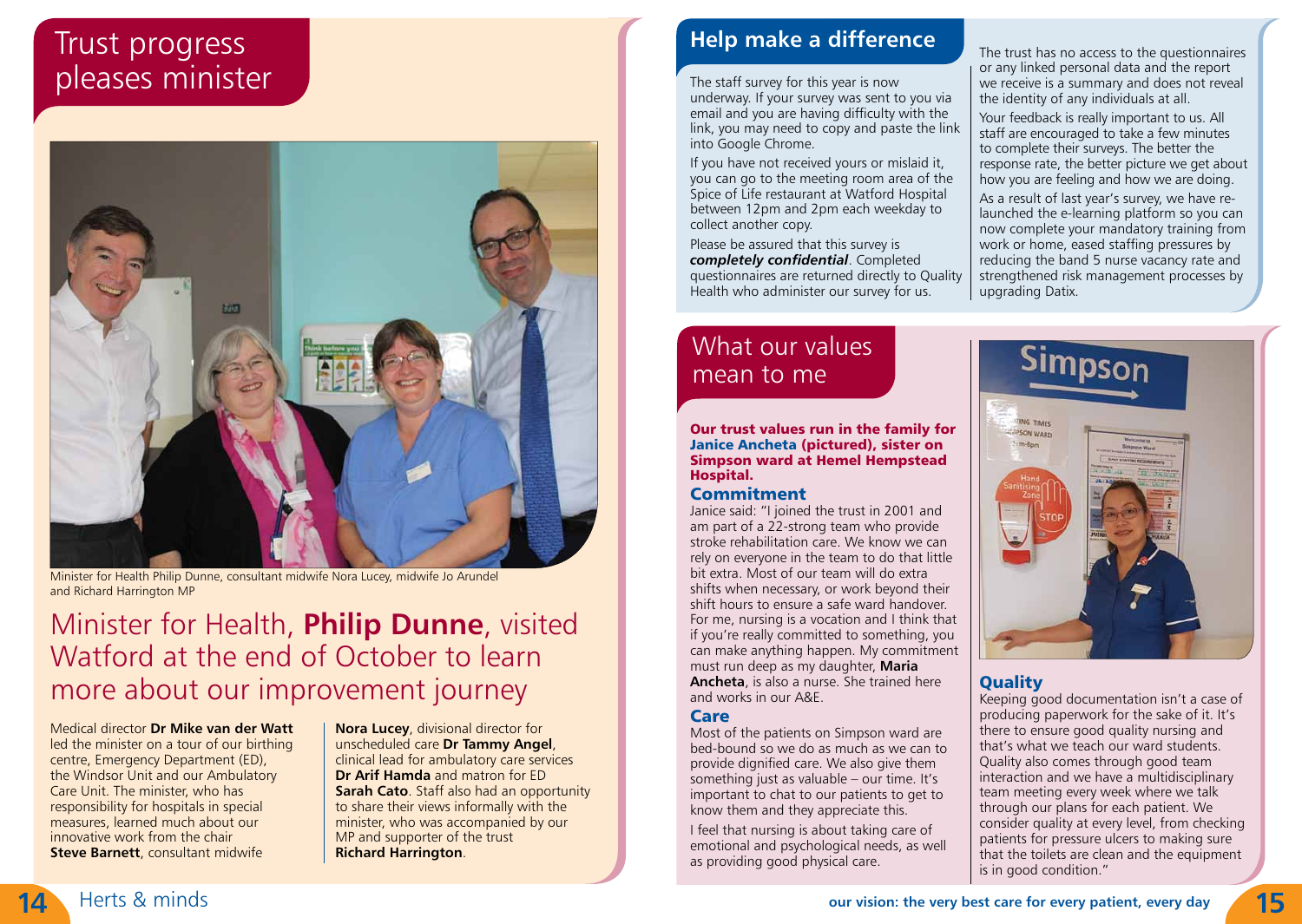### Fundraising • Fundraising • Fundraising • Fundraising

### How far can a cup of tea go?

The League of Friends makes a real difference to the lives of our patients and their families. Bridget Orchard (pictured), head of fundraising, tells us how…

Over the years the League of Friends has become the trust's largest and most significant donor. Last year they raised and donated a massive £148,000 which makes a tremendous contribution to our work. This year they have pledged more than £55,000 for four projects as well as contributing £20,000 towards the cost of remodelling the patients' lounge at Watford. The aim of this project is to increase capacity

**Having** a ball to raise funds and spirits



It's beginning to look a lot like *that time* of year again as the Paediatric Christmas Ball is almost upon us. Children's services are raising money this year to help make the journey through hospital less overwhelming for little ones.

The ball is an important fundraiser as the proceeds are used to decorate the wards to make them feel homely for both children and parents. The money will also buy equipment.

The ball is on Friday 25 November at Watford Hilton from 7.30pm. Tickets are £40 each for dining and dancing and they are selling fast, so get yours now!

Please contact **Madge Taylor**  (pictured), administrator for children's services at marilyn.taylor@whht.nhs.uk. Madge is organising the raffle.

 and improve accessibility, especially for patients with more limited mobility. The refurbished lounge will provide a comfortable and



relaxing space where discharged patients can wait in comfort for transport. This will help us enormously by relieving pressure on the wards, enabling beds to become free and be used more efficiently.

Next time you drop in to the tea bar in PMOK or the tea shop near maternity, please remember to thank the League for everything they do, and think what a difference buying a cup of tea can make!

### Boogie nights – putting the  $FUN$  into fundraising  $Bollywood came$



to Watford in September when an evening of sublime spicy food, banging bhangra beats and a rainbow display of traditional Indian clothing was enjoyed by more than 100 people.

Bollywood Nights was organised and supported by the Woodland neonatal unit, their friends and relations. Guests included former patients and their families. Staff greatly enjoyed seeing these children and infants enjoy a bhaji and a boogie.

Prizes were donated and included a trip to Harry Potter World for the whole family.

The event raised an astonishing £2,146 which will be used to buy mannequins for teaching neonatal resuscitation to doctors, nurses and families. A huge well done to the neonatal team!

### Don't go solo!

If you need fundraising advice or are looking for sponsorship or support from local companies, please speak to our head of fundraising, **Bridget Orchard** as a first port of call. Bridget can advise on a coordinated approach for sponsorship requests which will benefit the trust as a whole, and help us make the most of local opportunities.

Contact Bridget at bridget.orchard@whht.nhs.uk or call 07393 232313. or 01923 436177. **16** Herts & minds call 07393 232313, or 01923 436177.

### Degrees of success Congratulations to our colleagues



(pictured from left) **Bettina Newbury**, **Lesley Headland**, **Kim Sheraton**, **Claire Brown** and **Sue Schechter** (not pictured) who received their Masters awards in Healthcare, Leadership and Management from the University of Hertfordshire in September. They successfully completed all six modules – the majority of which have been studied through the trust's own Leadership Academy. Claire has since moved to the Royal Free Hospital after beginning her studies at West Herts. A massive well done to you all!

# Meet our responsive PALS team

Our PALS team is here to help with enquiries from patients, carers and you by listening, supporting and responding

Our Patient Advice and Liaison Service (PALS) advisors, **Jane Yates**, **Farah Hussain**, **Deborah Roberts** and **Bhavna Khatwa** have dealt with thousands of enquiries over the years and the key to their success is working with everyone across the trust. It is your assistance that helps them to resolve any concerns. If PALS cannot assist, they may refer you to

needs to be referred to the

…Lead nurse for resolution, **Jackie Dick**, who supports patients, their relatives and you. Jackie is the bridge between PALS and formal complaints. With her nursing background, Jackie can help explain clinical issues to patients and their relatives. You can contact her on 01923 217198 (WH ext 3866). Unfortunately, there are times when despite the team's best efforts, an issue

…Complaints team, who will work with you to ensure that all complaints are investigated and responded to in line with the trust's expectations. The team can help both you and a complainant through resolution



Left to right: Jane Yates, Jackie Dick and Bhavna Khatwa

meetings. You can contact the team on 01923 217866 or by email at wherts-tr.complaintsteam@nhs.net

**Maureen Walton** is our complaints and PALS manager, who leads these teams. If you have any questions or feedback about any of these services, please contact her on 01923 217866.

And finally, the teams are here for the good stuff too. If you receive a 'thank you' card or compliment from a patient, please share it with either the PALS or complaints team so we can make a note, as the trust deserves recognition for all your good work too.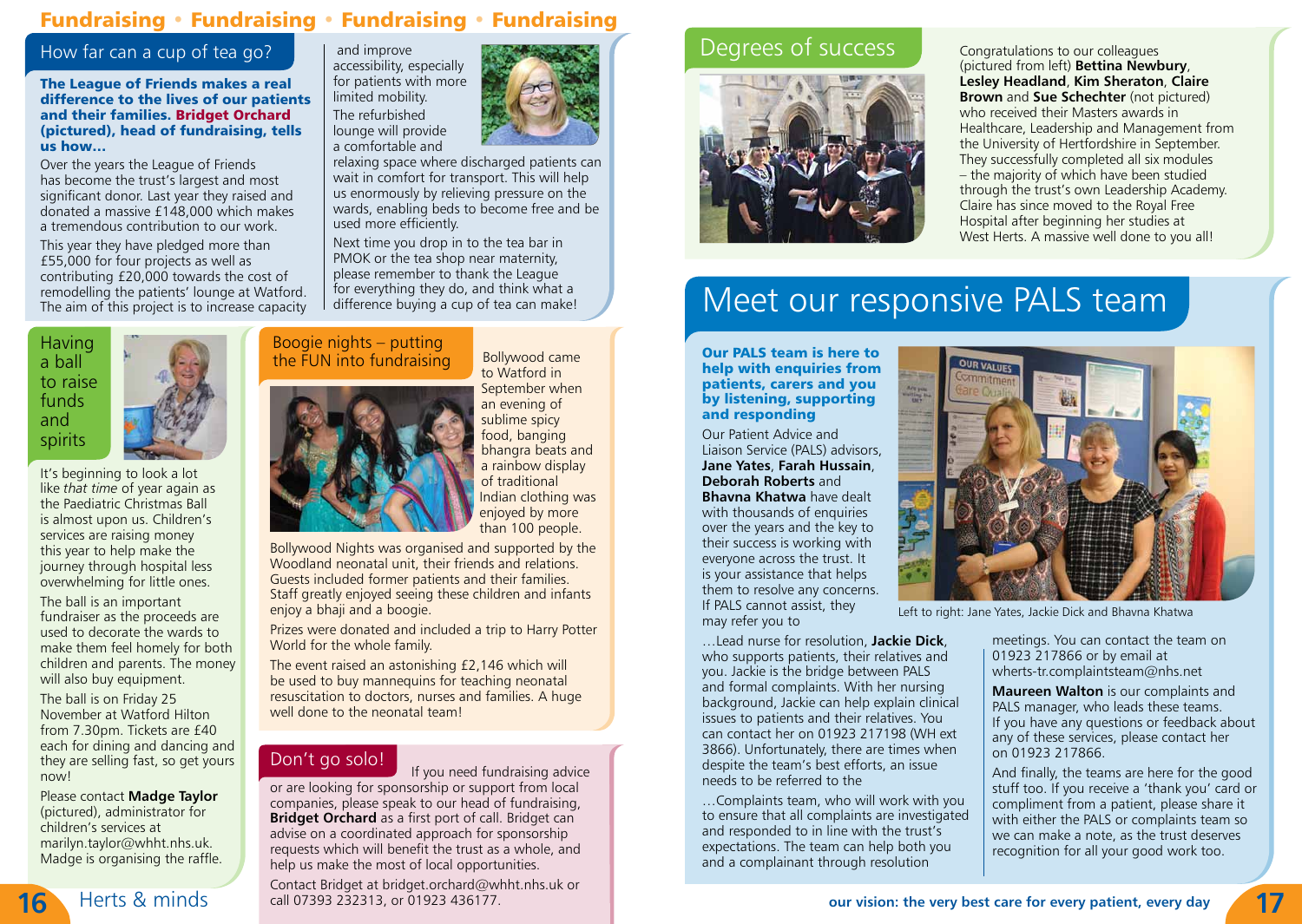# Taking a healthy interest

Working in a hospital can be stressful, so it's no surprise (and nothing to be embarrassed about) if you need a listening ear or a little extra help. Our new programme of support is now well underway and kicked off with an event to mark **World Mental Health Day** on Monday 10 October.

All staff can use the free and confidential employee assistance programme called Confidential Care. It includes a 24-hour helpline manned

by qualified counsellors who can support you and offer advice on anything of concern to you, whether a work or personal issue. This service is

run by CiC who also provide advice on a variety of issues ranging from debt advice to family care.

• Call 0800 085 1376 or 020 7938 0963

• Visit www.well-online.co.uk with the username 'WHHTlogin' and the password 'wellbeing'. The website also provides a live chat facility.

• Email:  $assist@cic-eap.co.uk$ 

There are also a number of courses and initiatives that are open to all staff to support your mental wellbeing. These include the following:

sessions is £8.

**Early morning tai chi classes** This started in Watford in September and is running 20 minute sessions on Tuesday mornings at 7am and then again at 7.30am for just £2.

### **'Mental health first aid lite course'**

These sessions are available at the following times: Wednesday 16 November 1.30 to 4.30pm, St Albans Monday 12 December 2 to 5pm, Hemel Hempstead

**Love swimming?** We have discounted swimming vouchers available for you to use at the Everyone Active central Watford branch leisure centre. Entry for four swimming

These will also be available soon for St Albans so keep your eyes peeled for more information. If you are interested in one of these vouchers, please email **Clare Garrity** at clare.garrity@whht.nhs.uk.

**Christmas Pantomime!** Chaplins Pantos will be returning to Watford on Wednesday 30 November with their mini production of The Magic Castle. The show is suitable for children from age three upwards, so bring along your children, grandchildren, nieces or nephews for some festive fun. The show starts at 6pm in the Medical Education Centre and runs for an hour. Tickets are £5 each and available from **Barbara Leon-Hunt** at barbara.leon-hunt@whht.nhs.uk

In today's tough work environment, you need to be able to speak up for success. We asked a presentation coach to give us some top tips on how to speak up for success and this is what she had to say.

### I'm shy at blowing my own trumpet, how do I get over this?

None of us wants to sound arrogant but there are times when we have to let others know what we are capable of so that they can make an informed decision. It's an important skill in any interviewing process.

A good way around this is to practice the following:

• Use stories and examples to back up what you're saying so it doesn't just feel like empty bragging. You could try saying something like, "I like to think I'm a good listener. For example, "when I was with

a patient the other day…" and recount an example.

• Finally, don't hide away! If you don't shine your light, no one will know how bright it really is!

### Ways of answering difficult questions?

The best way of answering a difficult question is to avoid being defensive. A question is often difficult because we don't know the answer, so that's our problem, not the questioner's. Don't take it personally. You want to tell the truth – avoid making up an answer. If it's a question you don't know the answer to: say "That's a really good question and one I didn't anticipate, so I am afraid I don't know, but

I can direct you to the best person to answer it or find out and get back to you." If it's a difficult question because it's awkward or embarrassing to answer, say so and then give the best answer you can.

# The **X**-Ray Factor: Vintage machine donated to science



Our radiology team has donated a 1960s x-ray set (pictured) to the Science Museum in London.

The equipment was used to take portable x-rays by taking radiographs in patients' homes who were unable to attend the hospital due to health or mobility issues.

**Danny Boxer**, consultant radiologist, said: "We donated the equipment so that others can understand what healthcare was like 50 years ago. We also wanted museum visitors to think about the positive impact on society Speak up for success and the other day..." and recount of medical equipment and how important it as to show what it was like to x-ray patients of medical equipment and how important it is to show what it was like to x-ray is to make it accessible for all."

### He recalls an anecdote from a colleague who remembers taking the kit to an elderly patient's house only to find the house had no electricity; on another occasion they carried it up two flights of stairs to find out that the patient had gone to bingo!

**Katie Dabin**, curator of clinical and research medicine at the Science Museum, said: "We look after one of the world's largest and oldest medical collections. X-ray technology has had a profound impact on our lives and we are thrilled that this donation will enable

### HealthRoster upgrade coming soon **Congratulations**

We are in the process of upgrading our<br>
HealthRoster system from version 9 to version<br>
HealthRoster system from version 9 to version 10. It will go live on the week of Monday 28 November and it will allow users to login anywhere with an internet connection as the new system is fully web based. The upgrade comes with lots of benefits which will give managers full online access to staffing rotas, annual leave and other absences, enabling paperless workforce management. Staff can now easily manage their working life through online access to their rotas from a work PC, their smartphone or other devices. For more information, please contact the E-rostering team at e-rostering@whht.nhs.uk

# to our Schwartz

A huge well done to our Schwartz Round team who have been recognised at the Schwartz community conference in October. The team won the award for 'the most powerful Schwartz Round'. Look out for more information in the next edition of *Herts & minds*.